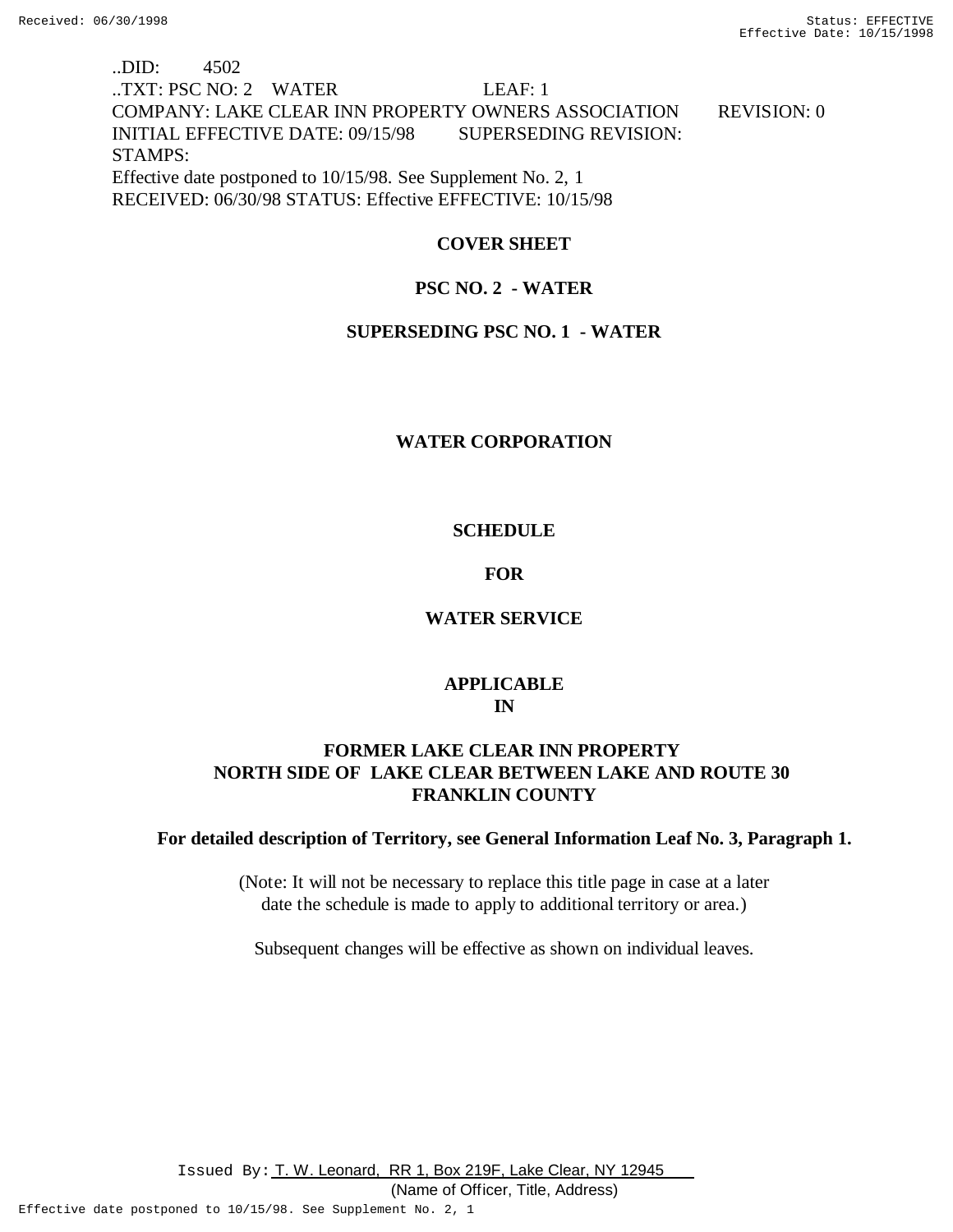..DID: 4496 ..TXT: PSC NO: 2 WATER LEAF: 2 COMPANY: LAKE CLEAR INN PROPERTY OWNERS ASSOCIATION REVISION: 0 INITIAL EFFECTIVE DATE: 09/15/98 SUPERSEDING REVISION: STAMPS: Effective date postponed to 10/15/98. See Supplement No. 2, 1 RECEIVED: 06/30/98 STATUS: Effective EFFECTIVE: 10/15/98

## **TABLE OF CONTENTS**

# **GENERAL INFORMATION LEAF NO.** 1. Territory 3 2. Application for Water Service 3 3. Deposits - Security 3 4. Deposits - Interest 4 5. Deposits - Return 4 6. Deposits - Other 4 7. General Rules 5 - 6 8. Metered Service 6 - 7 9. Unmetered Service 7 10. Extension of Mains 7 11. Discontinuance of Service - Non-payment 7 - 8 12. Discontinuance of Service - Other 8 - 9 13. Discontinuance of Residential Service - Special Procedures 9 14. Deferred Payment Agreements 9 15. Complaint Handling Procedures 10 16. Restoration of Service 10 - 11 17. Interest on Customer Overpayments 11 18. Regulation 11 **RATES** Service Classification No. 1 12

Issued By: T. W. Leonard, RR 1, Box 219F, Lake Clear, NY 12945

(Name of Officer, Title, Address)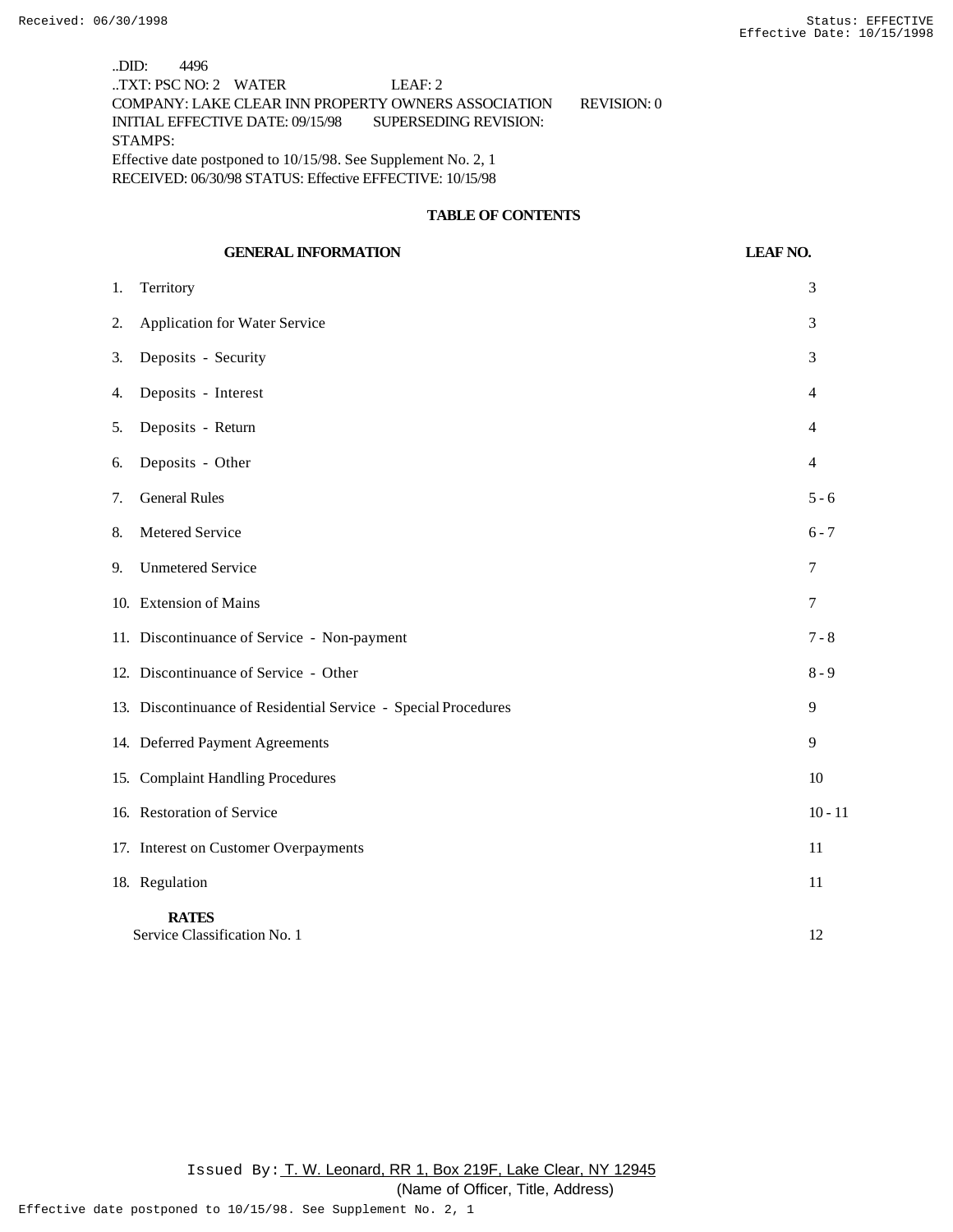..DID: 4497 ..TXT: PSC NO: 2 WATER LEAF: 3 COMPANY: LAKE CLEAR INN PROPERTY OWNERS ASSOCIATION REVISION: 0 INITIAL EFFECTIVE DATE: 09/15/98 SUPERSEDING REVISION: STAMPS: Effective date postponed to 10/15/98. See Supplement No. 2, 1 RECEIVED: 06/30/98 STATUS: Effective EFFECTIVE: 10/15/98

#### **GENERAL INFORMATION**

1. Territory (County, Town, Development, Streets, etc.)

 Former Lake Clear Inn Property North Side of Lake Clear Between Lake and Route 30 Franklin County

- 2. Application for Water Service
	- A. Written application for service may be required.
	- B. A separate application may be required for each premises.
	- C. Premises may be subject to inspection by the company.
	- D.Applications need not be accepted from customers with charges due on any water accounts with the company. The company must accept an application if the customer enters into a deferred payment agreement.

E.Service pipe installations are subject to company approval.

- 3. Deposits Security
	- A.As a condition of receiving service, the company may require a deposit from customers that are delinquent (having a bill remaining unpaid 23 days from the date mailed), seasonal, short term or temporary or who have had service terminated for non-payment during the preceding 6 months. In addition, a deposit may also be required from a nonresidential customer whose credit has not been established with the company. A delinquent customer shall be provided with a written notice 20 days before the deposit is assessed which states that failure to make timely payments will permit the company to require a deposit from such customer.
	- B.Deposits from applicants and customers may not exceed two times the estimated average monthly bill for a calendar year, except in the case of customers whose usage varies widely where deposits may not exceed twice the average monthly bill for the peak season.
	- C.The company shall perform an annual review of the billing history of every customer who has a deposit with the company to assure that a deposit is still required under (3A) above and that the amount of the deposit conforms with (3B) above. The company reserves the right to review the deposit at any time. If a review shows that the deposit held falls short of the amount the company may require by 25 percent or more, the company may require the payment of an additional amount. If a review shows that the deposit held exceeds the amount required by 25 percent or more, the company shall refund the excess to the customer. The customer may request a downward revision of the deposit.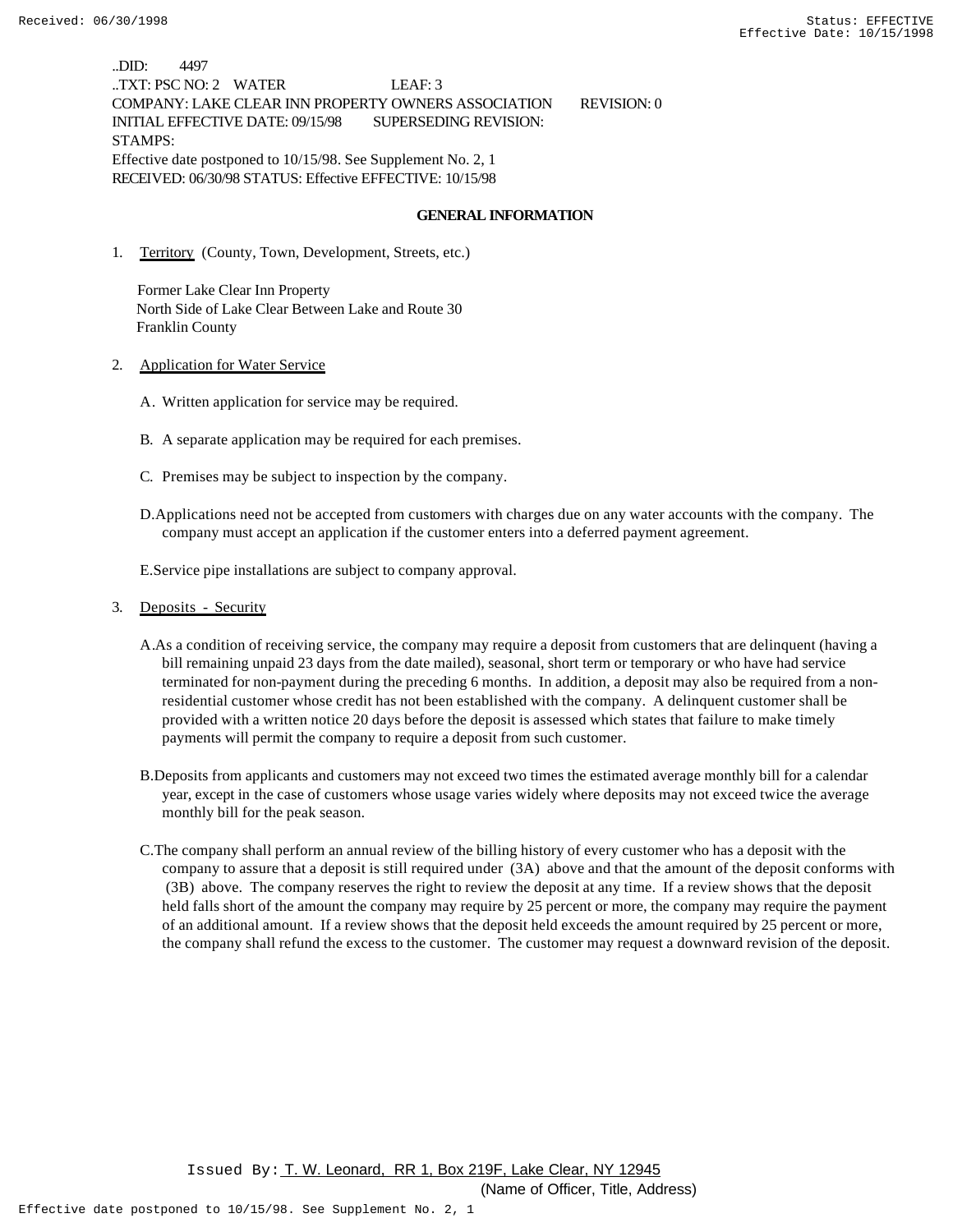..DID: 4498 ..TXT: PSC NO: 2 WATER LEAF: 4 COMPANY: LAKE CLEAR INN PROPERTY OWNERS ASSOCIATION REVISION: 0 INITIAL EFFECTIVE DATE: 09/15/98 SUPERSEDING REVISION: STAMPS: Effective date postponed to 10/15/98. See Supplement No. 2, 1 RECEIVED: 06/30/98 STATUS: Effective EFFECTIVE: 10/15/98

#### **GENERAL INFORMATION**

4. Deposits - Interest

Every deposit shall earn simple interest at the rate per annum prescribed by the Public Service Commission. The interest must be paid to customers when the deposit is returned. If the deposit has been held for 12 consecutive months or more, the interest must be credited to the customer no later than the first bill rendered after the next succeeding first day of October and at the end of each succeeding 12 month period.

#### 5. Deposits - Return

- A.The company shall return to a customer a deposit or portion of a deposit and all interest thereon no more than 30 days after:
	- (1) the day the account is closed and all bills are paid; or
	- (2)the date of the first bill for service rendered after a 12 month period during which time the customer was not delinquent, provided there is no other basis for the company to request a deposit; or
	- (3)a review of the deposit shows that a reduction of the deposit is warranted.
- B.A deposit or portion of a deposit plus interest thereon that is subject to return may be credited to the customer's account in the amount of any outstanding charges. If any balance remains, a refund check shall be issued.

6. Deposits - Other

- A.In the event that the applicant desires service for a trailer or other non-permanent structure, he shall deposit with the company all costs of the connection of such service. Said deposit shall bear simple interest as required above and shall be refunded at the end of 10 years, or sooner in the event that a permanent structure for such service connection is completed.
- B.The company may also require deposits from customers to guarantee future payments as set forth in lawn sprinkler, main extension, or other forms of contracts which are in a form approved by the Public Service Commission. The interest rates for these deposits will be the same as the interest rates for security deposits and such interest will be credited to the customer as prescribed by Commission rules.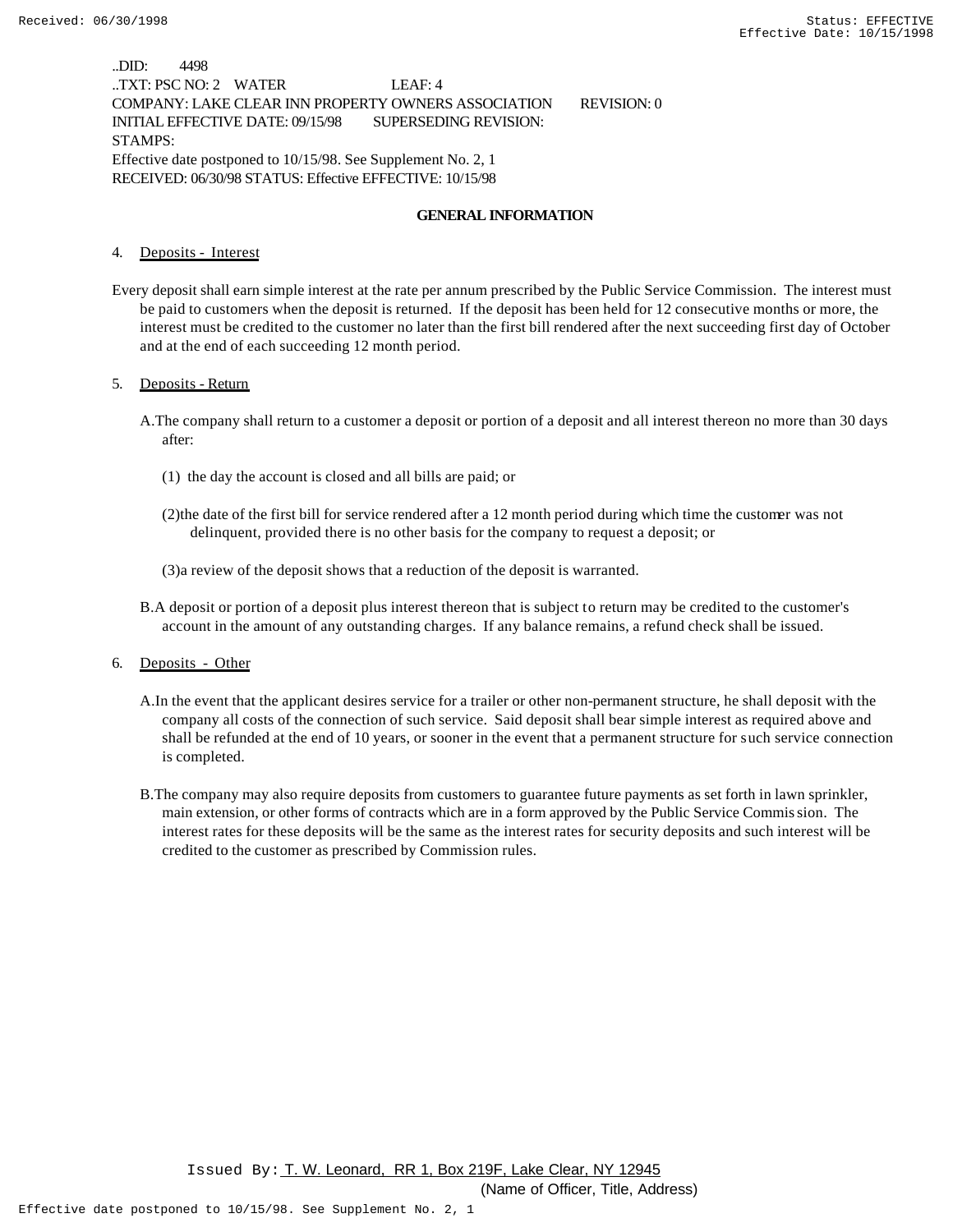..DID: 4499 ..TXT: PSC NO: 2 WATER LEAF: 5 COMPANY: LAKE CLEAR INN PROPERTY OWNERS ASSOCIATION REVISION: 0 INITIAL EFFECTIVE DATE: 09/15/98 SUPERSEDING REVISION: STAMPS: Effective date postponed to 10/15/98. See Supplement No. 2, 1 RECEIVED: 06/30/98 STATUS: Effective EFFECTIVE: 10/15/98

#### **GENERAL INFORMATION**

7. General Rules

- A.Customers must provide 10 days' written notice prior to the date on which termination of service is requested or prior to a change of occupancy, until which date the customer will be responsible for payment of service.
	- B.Fire hydrants shall not be used without the written permission of the company or unless in conformance with filed fire protection tariff provisions.
	- C.The company will not be liable for damage resulting from the presence of its facilities, supply, or use of water service, except damage resulting from gross negligence of the company.
	- D.The company may shut off water in its mains to make repairs and extensions. Where possible, proper advance notice will be made to customers affected.
	- E.The use of water for sprinkling, swimming pools, or other less essential uses may be restricted or prohibited where such use may unreasonably reduce the adequacy of service for other domestic purposes.

F.There must be a separate service for each premises.

G.Installation of service pipes and mains will not normally be made when the ground is frozen.

H.The customer is responsible for service pipes and plumbing within the property line. Any plumbing work done on the customer's service pipe is subject to approval by the company. No underground work shall be covered up until it has been inspected and approved by the company.

I.All leaks on customer premises or the customer portion of the service pipe must be repaired as soon as possible.

- J.All mains, services (up to the property line) and other water system facilities will be maintained and replaced by the company.
- K.The company will supply water in the distribution system at pressures between 20 and 100 pounds per square inch (psi) and will strive, where practicable, to maintain a normal working pressure of 60 psi with a minimum of 35 psi. If the company makes changes to its system which cause the pressure to increase to over 100 psi to existing customers, the company will be responsible for the first installation of the necessary equipment in the customer's premises. From that point on the equipment will be considered part of the customer's internal plumbing and the customer will be responsible for its maintenance or replacement. If a water pressure reducing valve, in the customer's or applicant's opinion, is necessary or desired to safeguard the plumbing, it is the customer's or applicant's responsibility to purchase, install and maintain this equipment. Where a pressure reducing valve is used it is also advisable to install a suitable pressure relief valve. All installations will comply with the local building codes and standards and are considered a part of the customer's internal plumbing.

 Issued By: T. W. Leonard, RR 1, Box 219F, Lake Clear, NY 12945 (Name of Officer, Title, Address)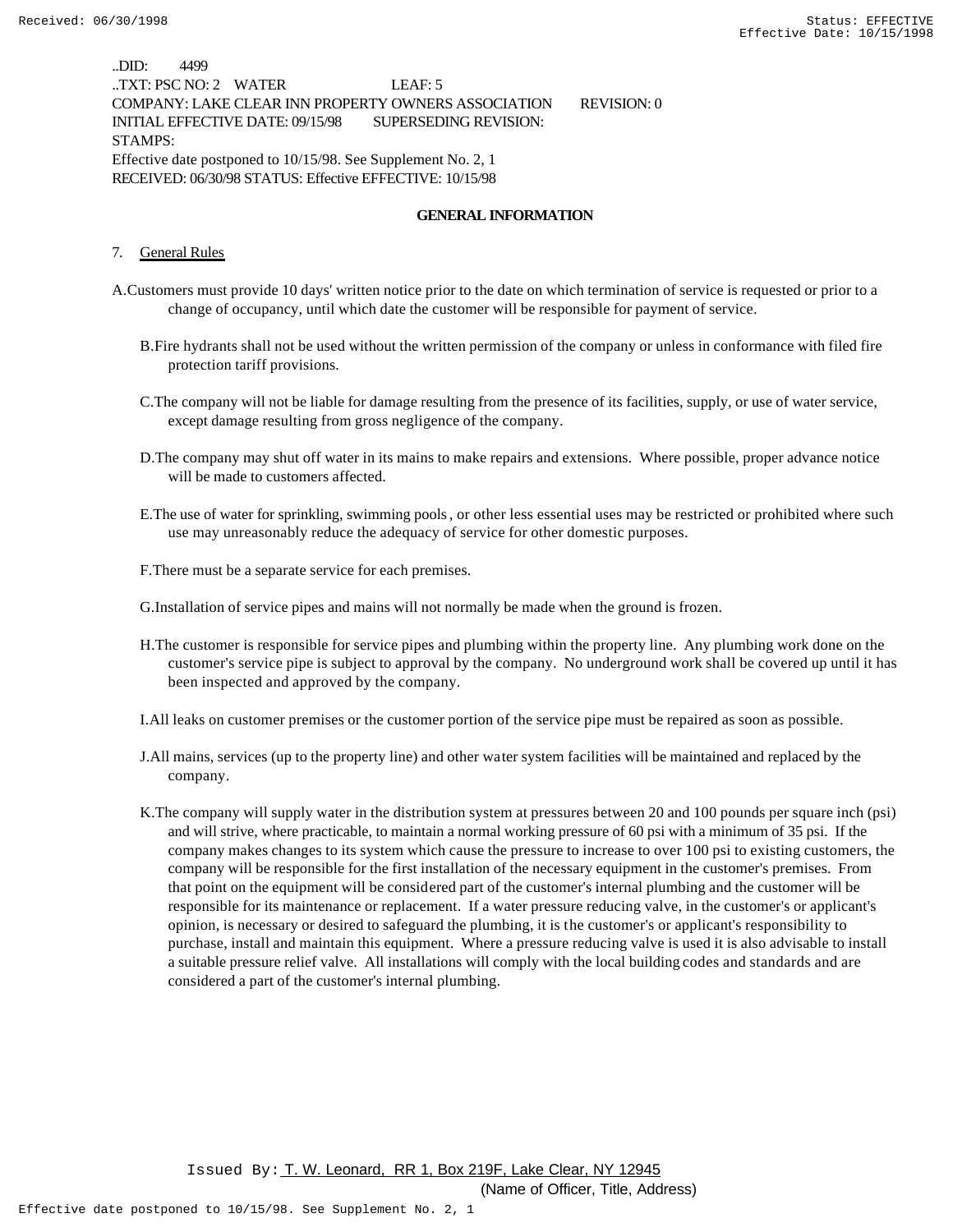..DID: 4500 ..TXT: PSC NO: 2 WATER LEAF: 6 COMPANY: LAKE CLEAR INN PROPERTY OWNERS ASSOCIATION REVISION: 0 INITIAL EFFECTIVE DATE: 09/15/98 SUPERSEDING REVISION: STAMPS: Effective date postponed to 10/15/98. See Supplement No. 2, 1 RECEIVED: 06/30/98 STATUS: Effective EFFECTIVE: 10/15/98

#### **GENERAL INFORMATION**

- L.Where an applicant is seeking service at an elevation or gradient which could not otherwise be adequately serviced by existing plant, the company will require that the applicant bear the additional cost of providing such extraordinary service, or in the alternative, require the applicant to purchase, install and maintain the necessary special equipment, such as a hydro-pneumatic system, needed to serve the premises. The installation of a hydro-pneumatic system as part of the customer's internal plumbing may be subject to approval of the Health Department and should comply with local building codes and standards.
- M.Cross connections to water sources other than the company's or with other facilities are strictly prohibited. Customers must, at their expense, install and maintain such backflow prevention devices as may be required by the company in accordance with good water works practice or applicable laws or regulations.
- N.Customers must permit company representatives to enter their premises on reasonable request for purposes relating to the operation and maintenance of the company's system, including inspection of the customer's and the company's facilities, installation, reading, testing, replacement and removal of meters, and terminating and restoring service.
- O.No person shall maliciously, willfully or negligently break, damage, destroy, uncover, deface, block access to or tamper with any pipe, valve, meter, structure, appurtenance or equipment which is a part of the water works system.
- 8. Metered Service (if applicable and provided for in Service Class No. 1 or Nos. )

A.A meter of a type approved by the Commission is required for each premises.

- B.The company will furnish, install, and maintain the meter. Unless the meter register is set at zero, the company shall attach a tag with the date and meter dial reading at the time of installation.
- C.The customer will provide a location for the meter acceptable to the company and will be responsible for the cost of repairing damage resulting from human interference, frost, backflow of hot water, or other such causes.
- D.Where the company agrees it is necessary to set a meter outside the building, it shall be installed at the expense of the customer in a pit acceptable to the company which is both water-tight and frostproof. The cover of the pit shall be fastened with a convenient locking device. Where the distance from the property line to the front wall of the building is greater than 75 feet, the company may require that the meter be set in a pit at or near the property line. If the pit is to be installed on property not owned or controlled by the customer, written consent of the owner of the property shall be obtained prior to the installation.

Issued By: T. W. Leonard, RR 1, Box 219F, Lake Clear, NY 12945

(Name of Officer, Title, Address)

Effective date postponed to 10/15/98. See Supplement No. 2, 1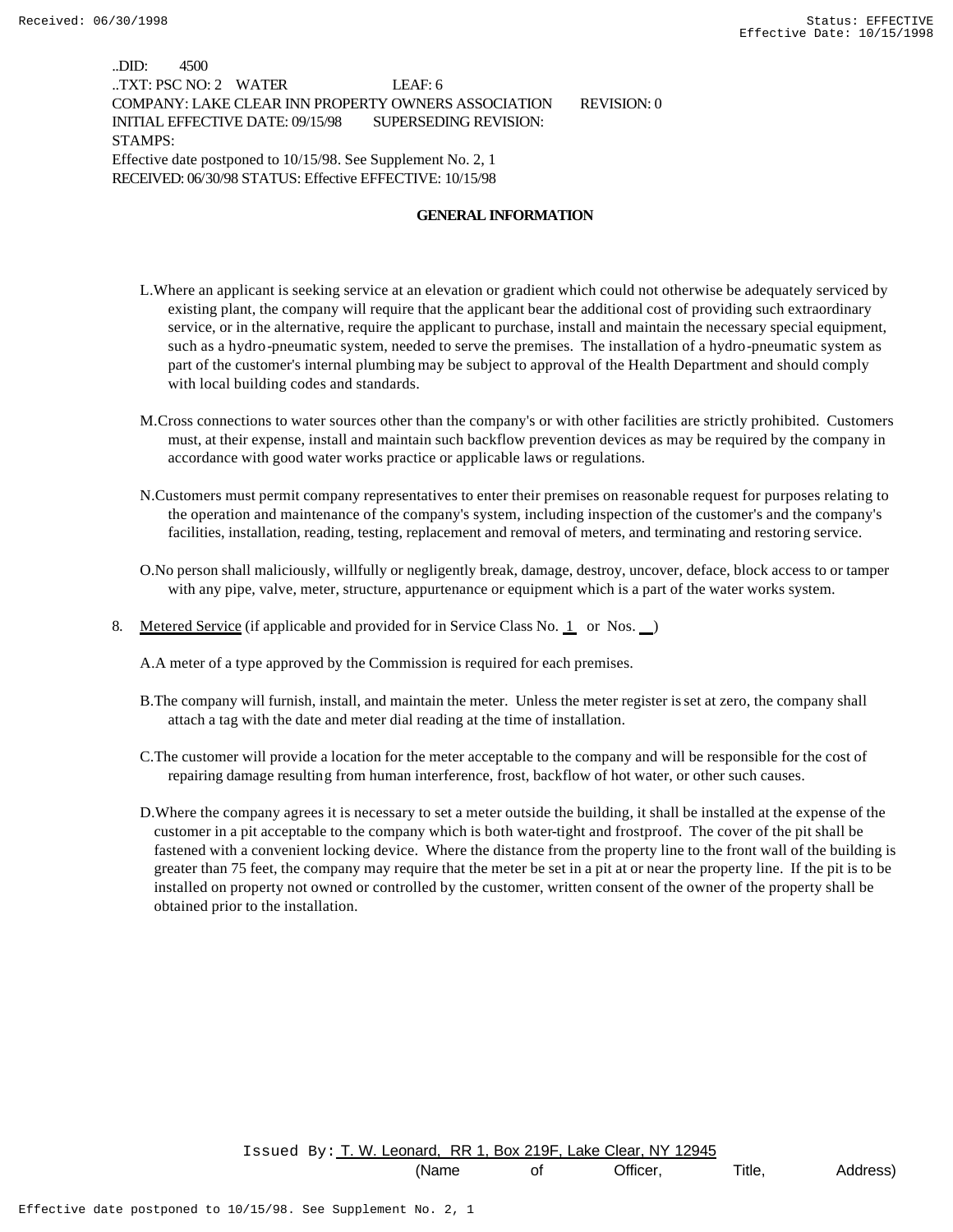..DID: 4503 ..TXT: PSC NO: 2 WATER LEAF: 7 COMPANY: LAKE CLEAR INN PROPERTY OWNERS ASSOCIATION REVISION: 0 INITIAL EFFECTIVE DATE: 09/15/98 SUPERSEDING REVISION: STAMPS: Effective date postponed to 10/15/98. See Supplement No. 2, 1 RECEIVED: 06/30/98 STATUS: Effective EFFECTIVE: 10/15/98

#### **GENERAL INFORMATION**

E.The company reserves the right to remove, test, and replace the meter.

- F.The company shall afford the customer an opportunity to verify the final reading of any water meter removed from the premises and obtain the customer's signature on a meter removal card which shows the date removed and the reading.
- G.Meters will be tested in conformance with rules of the Public Service Commission. In the case of a disputed account involving the accuracy of the meter, the company will have the meter tested upon the request of the customer. Should the customer request to have a second meter test within 1 year, the customer will be responsible for the actual cost incurred to have the meter tested including the cost to remove the meter, payable in advance to the company. This fee will be refunded if the meter's final weighted average is found to register in excess of 100 percent. Adjustments in bills for over-registration of the meter will be made in accordance with the current rules of the Public Service Commission.

H.Bills will show meter readings and the dates read.

I.Bills will be reasonably estimated where a meter has been inaccessible and will be so indicated on the bill.

J.Where a meter has ceased to register or its percentage of accuracy cannot be determined, an estimated bill for the current period may be rendered. For all other periods the bill shall be the minimum applicable charge.

9. Unmetered Service (if applicable and provided for in Service Class No. 1 or Nos. )

All applicable provisions of this tariff shall apply.

10. Extension of Mains

Mains will be extended in conformance with Commission Rules and Regulations found in 16 NYCRR, Part 501.

11. Discontinuance of Service - Non-Payment

 Service may be discontinued under the following provisions: for non-payment of any amount due for water supplied, for failure to make any payment due under a deferred payment agreement or for meter repairs (see Section 8C), for failure to post a required deposit or for failure to pay any fee or charge accruing under the contract or tariff.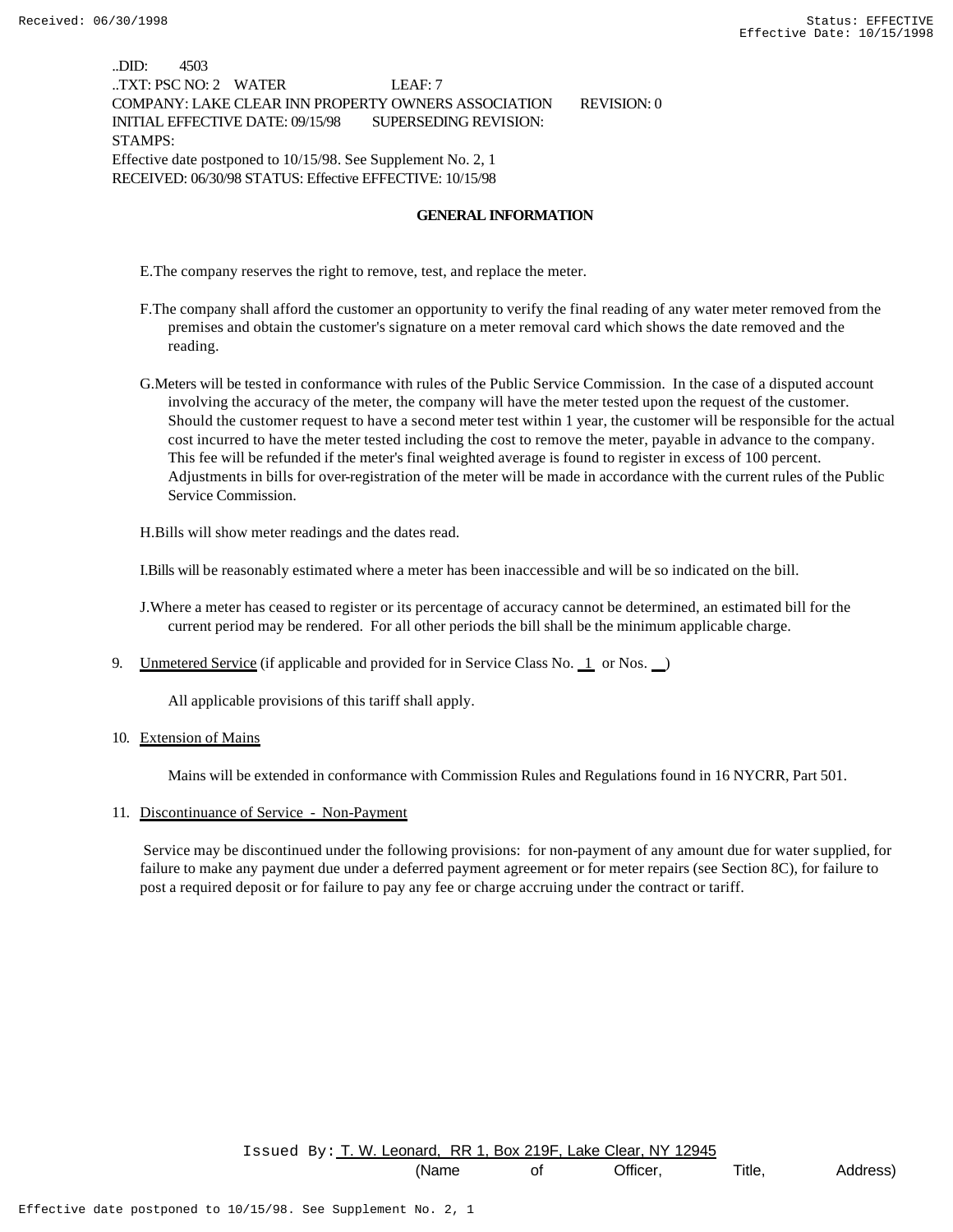..DID: 4504 ..TXT: PSC NO: 2 WATER LEAF: 8 COMPANY: LAKE CLEAR INN PROPERTY OWNERS ASSOCIATION REVISION: 0 INITIAL EFFECTIVE DATE: 09/15/98 SUPERSEDING REVISION: STAMPS: Effective date postponed to 10/15/98. See Supplement No. 2, 1 RECEIVED: 06/30/98 STATUS: Effective EFFECTIVE: 10/15/98

#### **GENERAL INFORMATION**

- A.A bill not paid within 23 days of mailing is considered delinquent, and the company may discontinue service after complying with 16 NYCRR, Part 533 which requires: (1) 15 days written notice if served personally, or (2) 15 days after a registered letter containing such notice has been signed or refused, or (3) 18 days after mailing written notice in a post-paid wrapper. Service will not be re-established until payment of all proper arrears, charges and deposits is made or a deferred payment agreement is entered into. Receipt of a subsequently dishonored negotiable instrument in response to a notice of discontinuance shall not constitute payment of the customer's account and the company shall not be required to issue additional notice prior to discontinuance. There will be a charge for processing all returned checks equal to the bank charge plus a handling fee of \$5.00 (not to exceed the maximum allowed by section 5-328 of General Obligations Law).
- B.The company will not discontinue service to residential premises for non-payment of bills on a Friday, Saturday, Sunday, public holiday (as defined in General Construction Law), or on a day on which the utility's main office is closed. Discontinuance can only take place from Monday to Thursday between the hours of 8 a.m. and 4 p.m.
- C.The company will not discontinue service for non-payment of bills to any person or entity receiving public assistance if the payment for such service is to be paid directly by the Department of Social Services or by the local Social Services representatives.
- 12. Discontinuance of Service Other
	- A.Service rendered under any application, contract or agreement may be discontinued by the company after reasonable notice for any of the following reasons:
		- (1)For willful or indifferent waste of water due to any cause or for non-authorized use of water.
		- (2)For failure to protect from damage the meter and connection, or for failure to protect and maintain the service pipe or fixtures on the property of the customer in a condition satisfactory to the company.
		- (3)For tampering with any meter, connections, service pipe, curb cock, seal or any other appliance of the company controlling or regulating the customer's water supply.
		- (4)For failure to provide the company's employees reasonable access to the premises supplied, or for obstructing the way of ingress to the meter or any other appliances controlling or regulating the customer's water supply.
		- (5)In case of vacancy of the premises.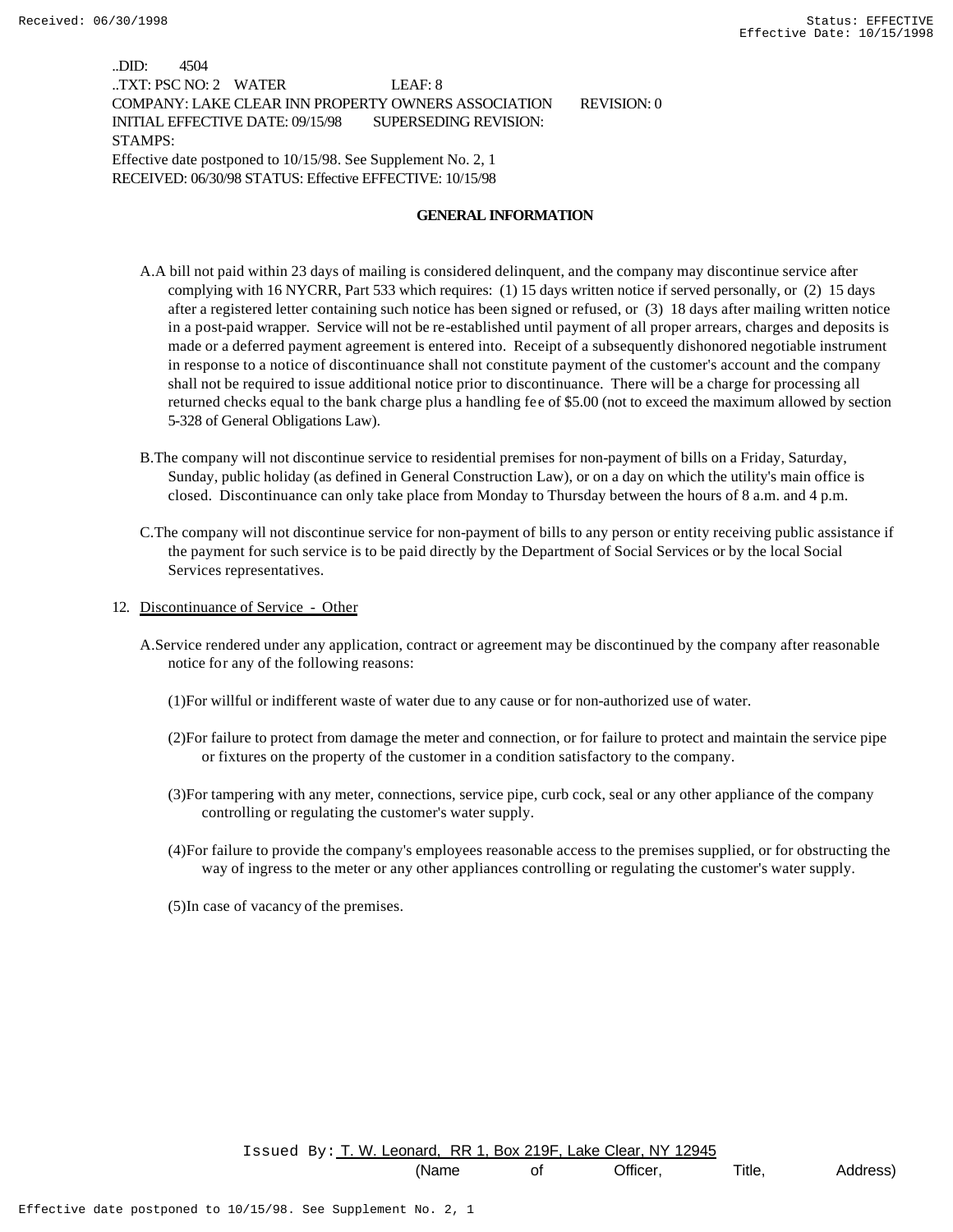..DID: 4505 ..TXT: PSC NO: 2 WATER LEAF: 9 COMPANY: LAKE CLEAR INN PROPERTY OWNERS ASSOCIATION REVISION: 0 INITIAL EFFECTIVE DATE: 09/15/98 SUPERSEDING REVISION: STAMPS: Effective date postponed to 10/15/98. See Supplement No. 2, 1 RECEIVED: 06/30/98 STATUS: Effective EFFECTIVE: 10/15/98

#### **GENERAL INFORMATION**

(6)For cross connections.

(7)For submetering or reselling water.

- (8)For non-compliance with water usage restrictions.
- (9)For violation of any rule or regulation of the company as filed with the Public Service Commission, provided such violation affects the reliability or integrity of the water system.
- B.Written notice of discontinuance of service shall contain the information required by 16 NYCRR Section 533.3 and will be given except in those instances where a public health hazard exists.
- C.The company may, at any time, temporarily discontinue water service in case of accident, or for the purpose of making connections, alterations, repairs, changes, etc.
- D.Except as stated in the preceding paragraph, or in the case of a violation that threatens the integrity of the water system, the company shall not discontinue service to any customer on a Friday, Saturday, Sunday, Public Holiday or on a day when the company is not open for business. Public Holiday shall refer to those holidays defined in the General Construction Law.
- 13.Discontinuance of Residential Service Special Procedures

 If termination of service would result in serious impairment to health and safety, the company must delay the termination of service or, if service has already been terminated, must restore service, for thirty days under the following conditions:

- A. all occupants are either blind, disabled, 62 years of age or older or 18 years of age or under;
- B. a medical emergency exists; or
- C. if heating would be affected between November 1 and April 1.

 It is the customer's responsibility to notify the company that such conditions exist and to provide any required documentation. The company may require that the customer make appropriate arrangements to pay any arrears as well as pay current bills.

#### 14. Deferred Payment Agreements

 In addition to those circumstances in Section 13, the company will consider granting customers reasonable payment terms in cases where a customer is threatened with termination of service, or where the company has issued a backbill to a customer. Any such agreement may require the customer to make a reasonable down payment, and to pay current bills when issued.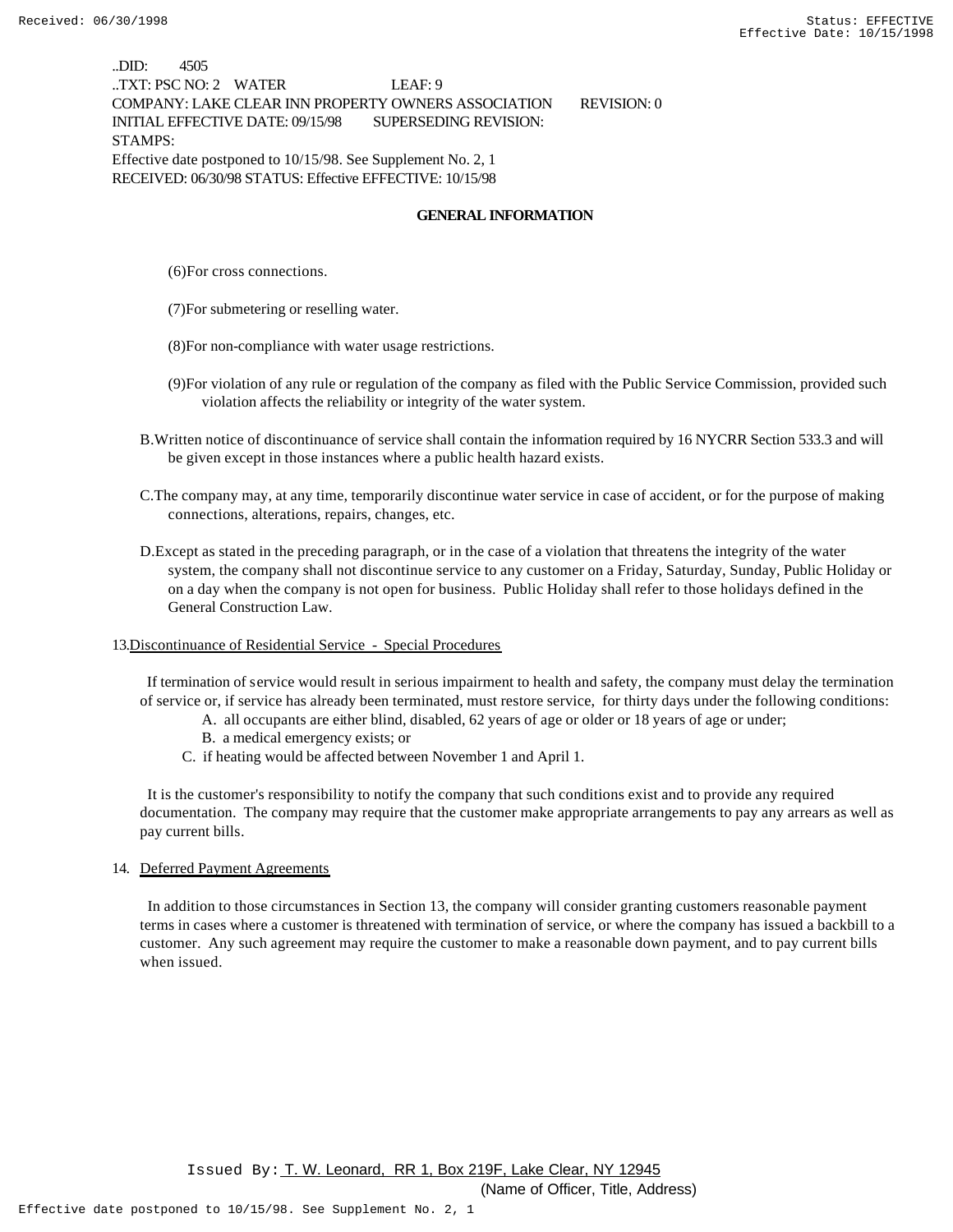# ..DID: 4506 ..TXT: PSC NO: 2 WATER LEAF: 10 COMPANY: LAKE CLEAR INN PROPERTY OWNERS ASSOCIATION REVISION: 0 INITIAL EFFECTIVE DATE: 09/15/98 SUPERSEDING REVISION: STAMPS: Effective date postponed to 10/15/98. See Supplement No. 2, 1 RECEIVED: 06/30/98 STATUS: Effective EFFECTIVE: 10/15/98

# **GENERAL INFORMATION**

## 15. Complaint Handling Procedures

- A. The company will promptly investigate and evaluate all complaints received from customers regarding bills for service rendered or required deposits. The results of the company's findings will be reported to the customer. During the period of investigation and evaluation, service will not be discontinued, nor shall a new notice of termination be issued, provided, however, that the customer will be required to pay the undisputed portion of any balance due, which may include bills for current usage.
- B. After the completion of such an investigation, if the company determines that the disputed service has been rendered, or that the disputed charge or deposit is proper in whole or in part, the company may require that the full bill or deposit be paid. Appropriate notices of the determination shall be given to the customer, and where notice of discontinuance of service was previously sent, or is served with the determination, such notice shall include a statement advising the customer of the availability of the Commission's complaint handling procedures, including the address and telephone number of the Department's Consumer Services Division. Where prior notice of discontinuance was sent, company procedure provides for discontinuance of service if customer fails to pay the proper amount due and owing within 5 days after notice of the company determination was served personally on the customer or at least 8 days after mailing of the notice. Under no circumstances will discontinuance of service occur if so precluded by the Commission.
- C. In situations where the complaint procedures of the Commission have been invoked and it is determined that the disputed service has been rendered or that the disputed charge or deposit is proper and prior notice of discontinuance was sent, a customer's service will not be discontinued for failure to pay the amount found due and owing until at least 5 days after notice of the Commission's determination, where personal service is made, or at least 8 days after mailing of such a notice.

## 16. Restoration of Service

 A charge will be made to restore service after discontinuance at the member's request, for nonpayment or for violation of these rules.

 This charge or charges will be a rate agreed upon by the members of the Association and will appear on all written notices of discontinuation of service. Any member has the right to request that the Department of Public Service investigate the charges.

Issued By: T. W. Leonard, RR 1, Box 219F, Lake Clear, NY 12945 (Name of Off icer, Title, Address)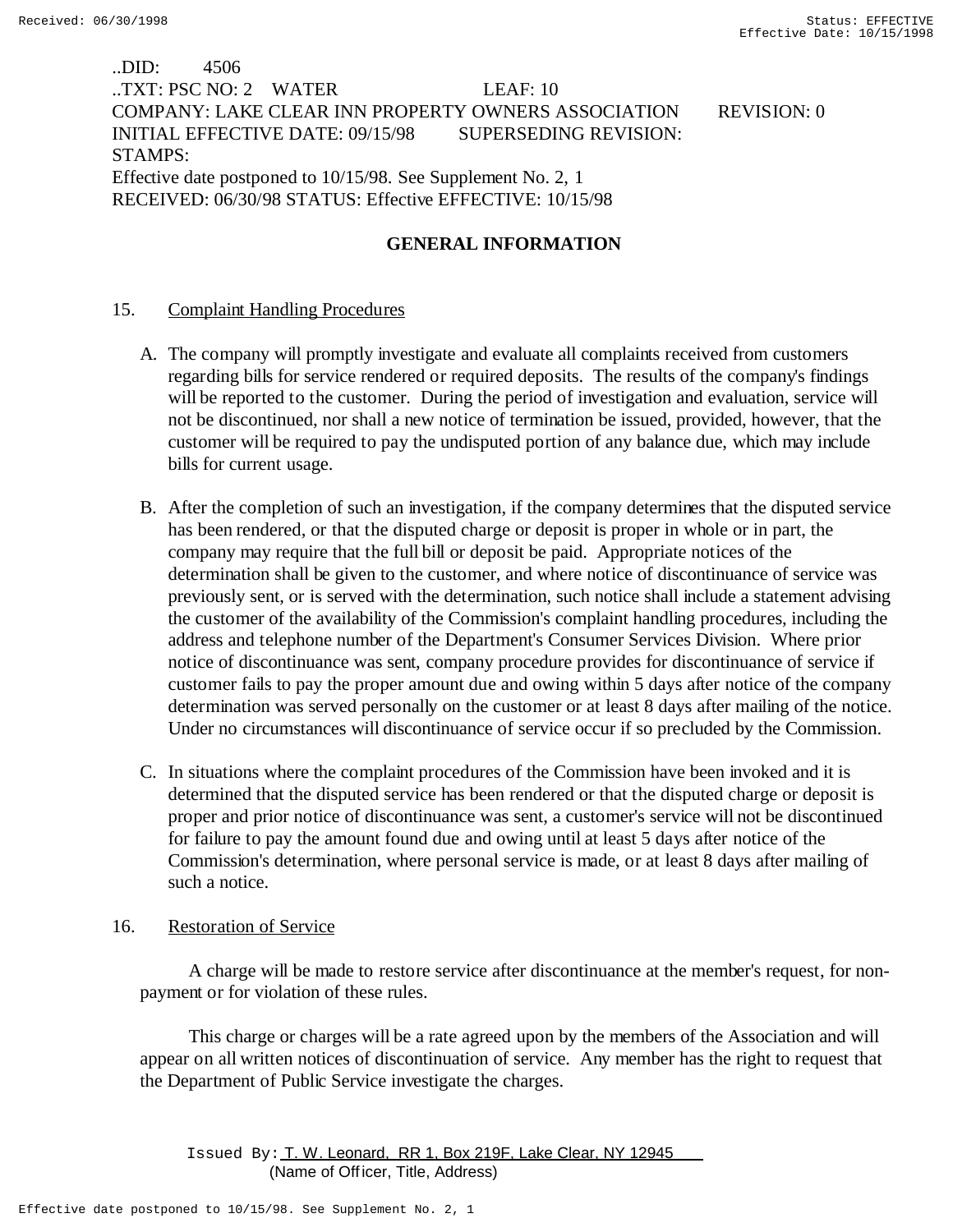## ..DID: 4494 ..TXT: PSC NO: 2 WATER LEAF: 11 COMPANY: LAKE CLEAR INN PROPERTY OWNERS ASSOCIATION REVISION: 0 INITIAL EFFECTIVE DATE: 09/15/98 SUPERSEDING REVISION: STAMPS: Effective date postponed to 10/15/98. See Supplement No. 2, 1 RECEIVED: 06/30/98 STATUS: Effective EFFECTIVE: 10/15/98

#### **GENERAL INFORMATION**

In a case where service is being restored after discontinuance for non-payment, the Association may require full payment of all arrears as well as the restoration of service charge. If the Association and the member have entered into some form of payment agreement, the agreed upon down payment may be required before service will be restored.

If it becomes necessary to disconnect service at the main because of willful acts of a member, the service restoration charge will include the actual costs incurred by the Association to disconnect and reconnect the service.

#### 17. Interest on Customer Overpayments

The company will provide interest on a customer overpayment as follows:

- A. A customer overpayment is defined as payment by the customer to the company in excess of the correct charge for water service supplied to the customer which was caused by erroneous billing by the utility.
- B. The rate of interest on such amounts shall be the greater of the unadjusted customer deposit rate or the applicable late payment rate, if any, for the service classification under which the customer was billed. Interest shall be paid from the date when the customer overpayment was made, adjusted for any changes in the deposit rate or late payment rate, and compounded monthly, until the date when the overpayment was refunded.
- C. The company will not pay interest on customer overpayments that are refunded within 30 days after such overpayment is received by the company.

#### 18. Regulation

 All matters, rules and other situations concerning the rendering of water service which are not specifically covered herein or in a provision of the New York State Codes, Rules and Regulations and which are subject to the jurisdiction of the Public Service Commission, and for which a customer and the company cannot agree as to an equitable and fair solution will be referred to said Commission to be resolved. Either the customer or the company may request that a rule or provision of this tariff be changed for a particular situation.

Issued By: T. W. Leonard, RR 1, Box 219F, Lake Clear, NY 12945 (Name of Off icer, Title, Address)